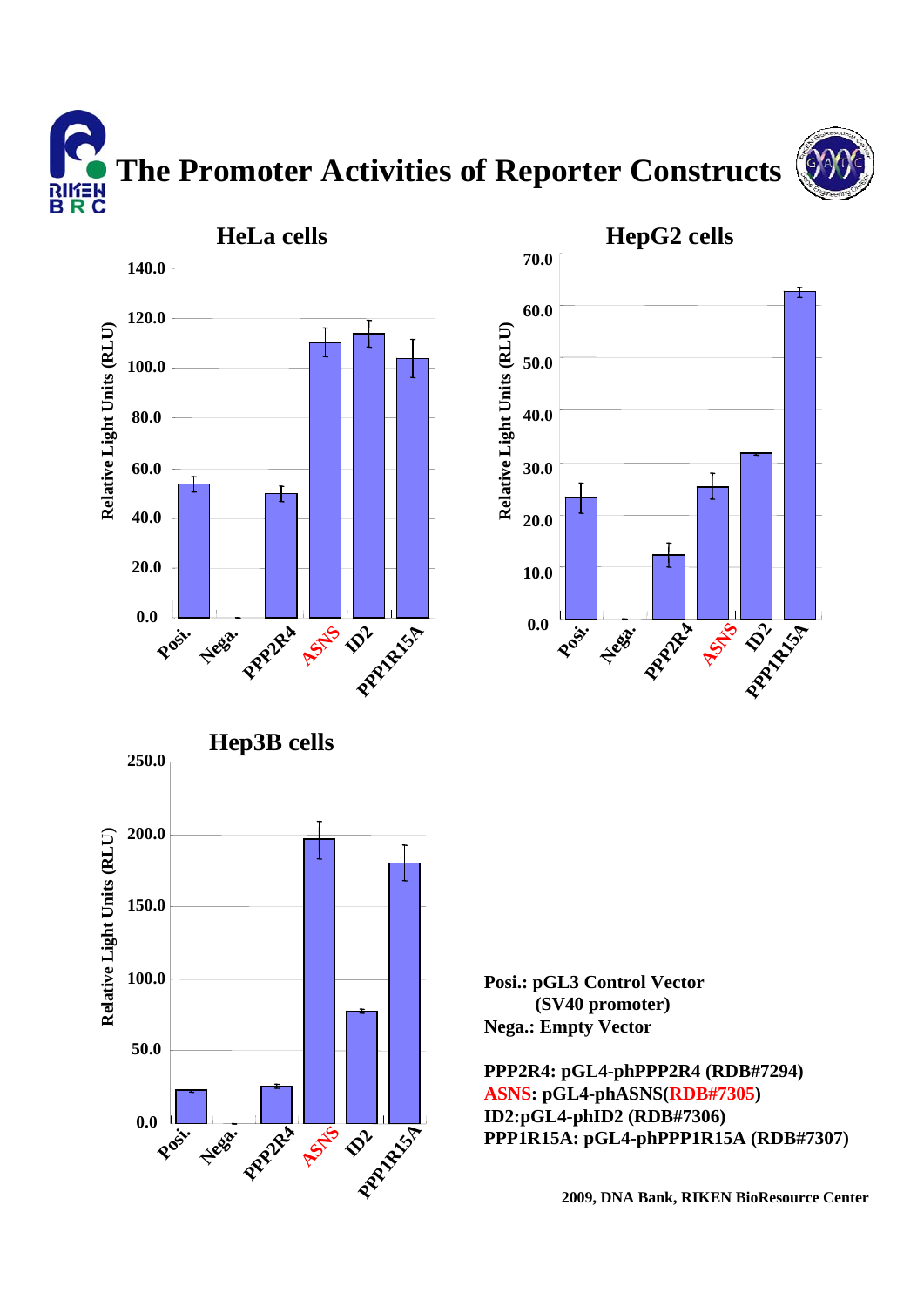

2nd Nucleotide Sequence File Name : RDB7305F. fasta Sequence Size  $\div$  699 Unit Size to Compare  $= 1$ Pick up Location  $= 1$ [97.278% / 698 bp] INT/OPT. Score:  $\langle 440/2531 \rangle$  $1'$ GGCCT AACTGGCCGG TACCTGAGCT CGCTAGCCTC GAGGATTGTT 1" CCAGAACATT TCTCTGGCCT AACTGGCCGG TACCTGAGCT CGCTAGCCTC GAGGATTGTT 46' GTGAAGCTGT GT-TTGGATA AATCCNCTCA ACTTTTCTGA GTCTTATTTT TTCATTTGTA 61" GTGAAGCTGT GTGTTGGATA AATCC-CTCA ACTTTTCTGA GTCTTATTTT TTCATTTGTA 105' AAATGTAGAT AGAAGANCCT ACTTTCCCAC ATTGCTCTCA GGTTTAAAGT ACGTCAATTA 120" AAATGTAGAT AGAAGA-CCT ACTTTCCCAC ATTGCTCTCA GGTTTAAAGT ACGTCAATTA 165' GGATACANGC AAAGTCTGTT TGATACTGAA AACTTTCCAG CAACAATGAA CCTTAGAANC 179" GGATACA-GC AAAGTCTGTT TGATACTGAA AACTTTCCAG CAACAATGAA CCTTAGAA-C 225' AAGTCATCTC TCATCTTTGC TCTTGCCTGT AACTACTAAG CGACTACTCN CATCTTCTGT 237" AAGTCATCTC TCATCTTTGC TCTTGCCTGT AACTACTAAG CGACTACTC- CATCTTCTGT 285' TCTTAGGGAT TTTAAATTGT TGGCGTTTTT GATTTAGTCA NGGAATGCGT TGTATGGGGA 296" TCTTAGGGAT TTTAAATTGT TGGCGTTTTT GATTTAGTCA -GGAATGCGT TGTATGGGGA

[ GENETYX : Nucleotide Sequence Homology Data ] Date: 2009.06.25

 $: 5520$ 

: Reference Sea. GNU

1st Nucleotide Sequence

File Name

Sequence Size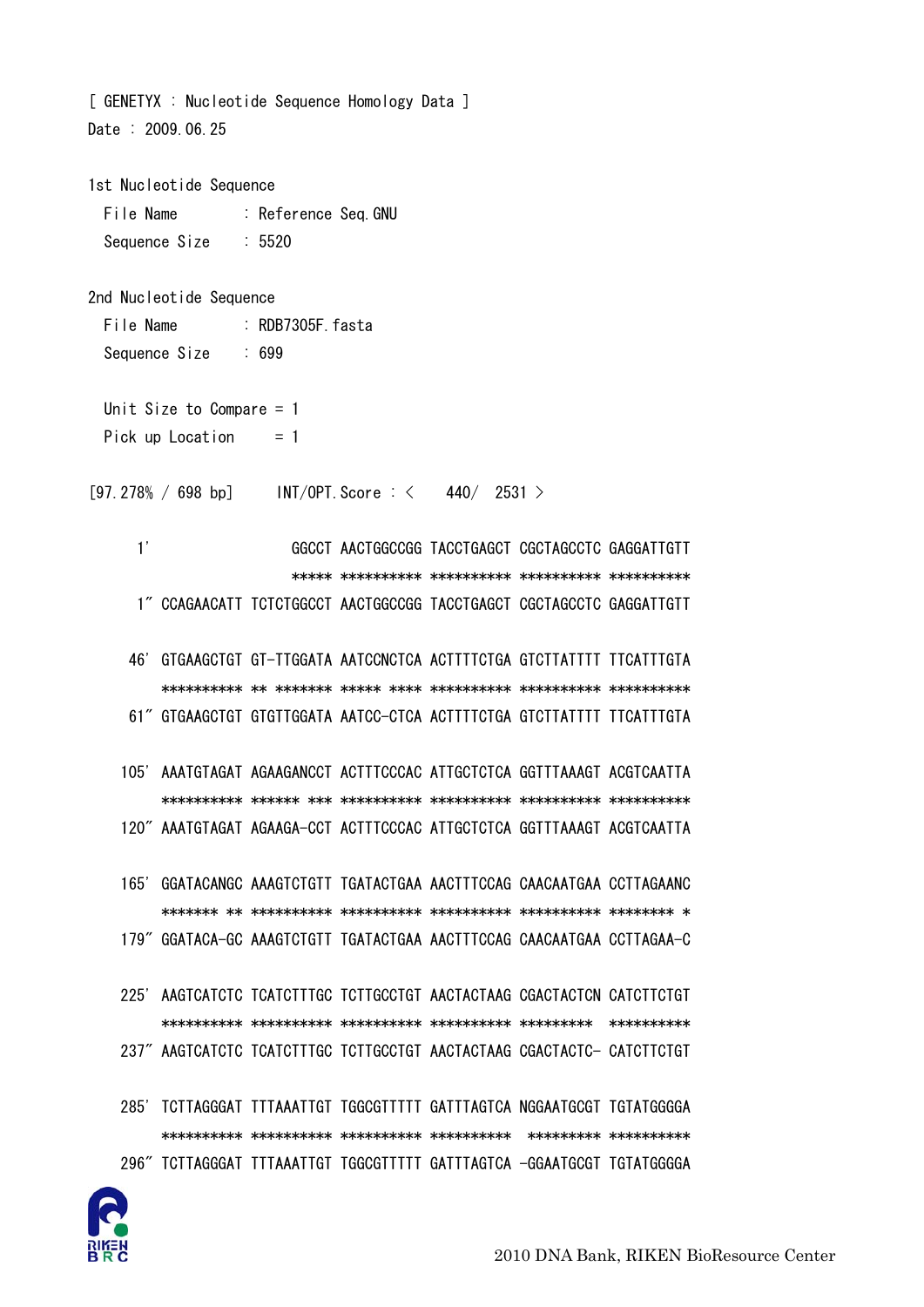345' TATCAAACCT GCATGCTCTC CAAGCATTGA CNTGTAGTCT GATCTTAGTA GGTCGTGCAC 355" TATCAAACCT GCATGCTCTC CAAGCATTGA C-TGTAGTCT GATCTTAGTA GGTCGTGCAC

405' ATATAATTTT ACTATTTCTC AANTTTATTT CGGTGCTGAT GTAATTAGTA AAATACGATT 414" ATATAATTTT ACTATTTCTC AA-TTTATTT CGGTGCTGAT GTAATTAGTA AAATACGATT

465' TAAGAGTGTT ATGNATACTT TTTAAAAATC GTGATGTCTT TTCTTCATCA AAGAGATACT 473" TAAGAGTGTT ATG-ATACTT TTTAAAAATC GTGATGTCTT TTCTTCATCA AAGAGATACT

525' TAAANAGCAC ATAATCATCT TGTGGAGGCA AGTTGACAAA ATCCTTTTTG AGATTNCTAA 532" TAAA-AGCAC ATAATCATCT TGTGGAGGCA AGTTGACAAA ATCCTTTTTG AGATT-CTAA

585' AAGGAATCTT TGTACTTAAA ATGTTTAAGG ACCACTGATG TATTTTNGGC TTCATGTATC 590" AAGGAATCTT TGTACTTAAA ATGTTTAAGG ACCACTGATG TATTTT-GGC CTCATGTATC

645' AATTAGATTT AGATTTTATT GTTTTAGAGA TGGGGGTNCT CCCTTTGTCG CCCAGGCTGG

649" ATTTAGATTT AGATTTTATT GTTTAAGAGA TGGGGGT-CT CCC-TTGNCG CCC

1st Nucleotide Sequence

File Name : Reference Seq.GNU  $: 5520$ Sequence Size

2nd Nucleotide Sequence

File Name : RDB7305R. fasta (Complementary)  $: 629$ Sequence Size

Unit Size to Compare  $= 1$ Pick up Location  $= 1$ 

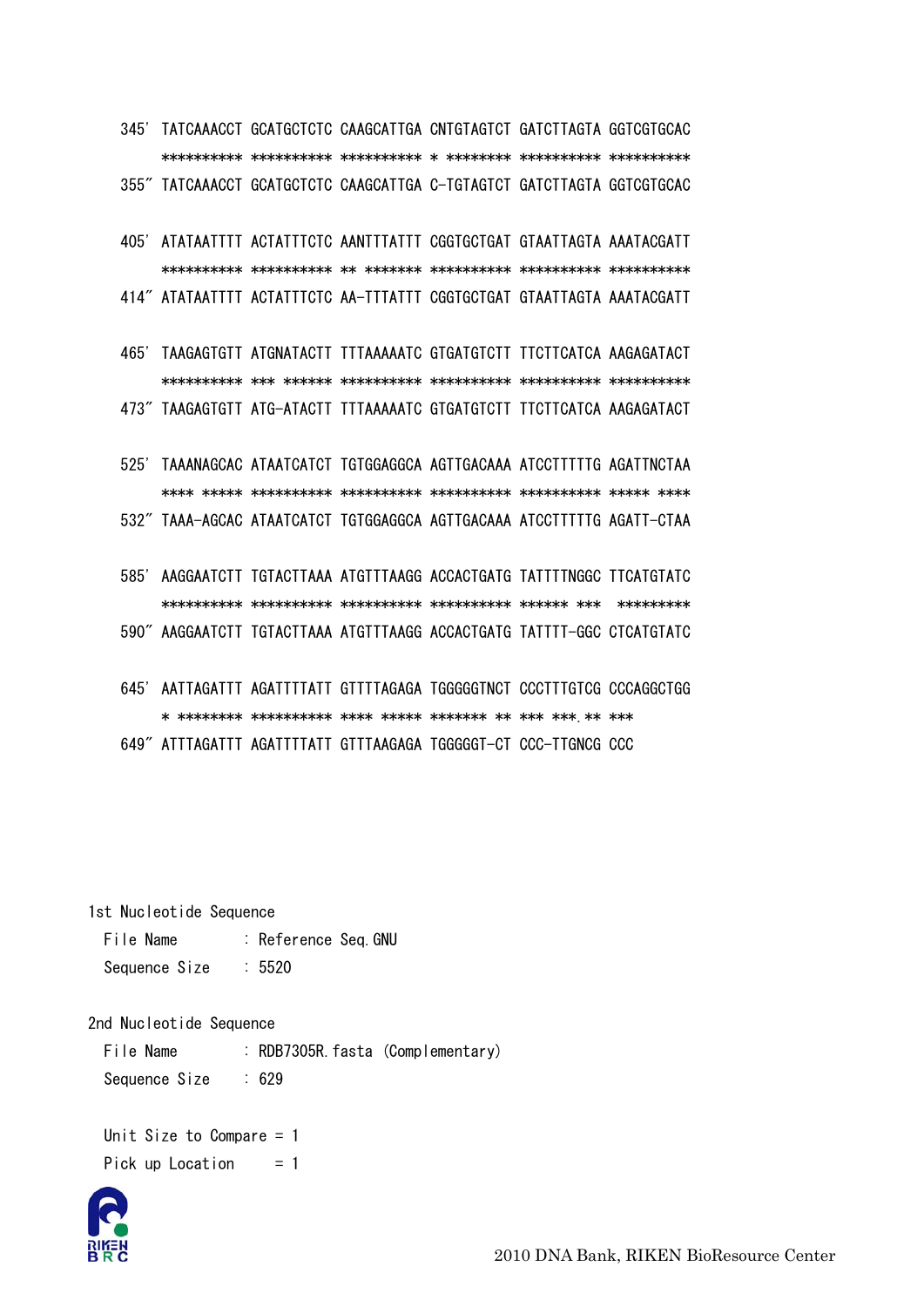721' GCCTCAAACT CCNTGGGCTC AAACTATCCT TCTGCCTCAG CCTCCTGAGT TGCTGGGACT \*\*\*\*\*\*\*\*\*\*\* \*\*\*\*\*\*\*\*\*\*  $1''$ CCC CCTCCTGAGT TGCTGGGACT

781' ACCNATGGTG TGCCACCAAT TTTTATAGAG ATGTGATCTC GCTGTGTTTC CCAGNGCTGG 24" ACC-ATGGTG TGCCACCAAT TTTTATAGAG ATGTGATCTC GCTGTGTTTC CCAG-GCTGG

841' TCTTGAACTC CTGGTTTCAA GTGATCCTCT TGCCTTGGCT TCCCANAAGT GTTGGGATTA 82" TCTTGAACTC CTGGTTTCAA GTGATCCTCT TGCCTTGGCT TCCCA-AAGT GTTGGGATTA

901' CAGGCGTGAG CCACCGCTCC TGGCCCCGAT TTATTANATA GATCTTATAA GGACATTTTA 141" CAGGCGTGAG CCACCGCTCC TGGCCCCGAT TTATTA-ATA GATCTTATAA GGACATTTTA

961' GGCCTCACGC ATCAGTTTCT TAGGACANAG CTTTTCTCTG CACTGCATAA TAAATCAGAC 200" GGCCTCACGC ATCAGTTTCT TAGGACA-AG CTTTTCTCTG CACTGCATAA TAAATCAGAC

1021' GGCAGTGCAA CAAAAAAANC GGTGATGATT TCCCGAAGAA CAAACCAAGT TCAGAAGCCT 259" GGTAGTGCAA CAAAAAAA-C GGTGATGATT TCCCGAAGAA CAAACCAAGT TCAGAAGCCT

- 1081' CCCTAATTGN TCAGAACAGC AGGTAGCCTG GGCGGAGCTC TGAGGCTATC CTTAAACAGG 318" CCCTAATTG- TCAGAACAGC AGGTAGCCTG GGCGGAGCTC TGAGGCTATC CTTAAACAGG
- 1141' NCGCACTGAG ACGCAAGGCG CTGGAAACAA AAGAGCTCCT CCTTGCGCCC TNTCCGCCGC 377" -CGCACTGAG ACGCAAGGCG CTGGAAACAA AAGAGCTCCT CCTTGCGCCC T-TCCGCCGC
- 1201' CCCACTTAGT CCTGCTCCGC CCCGGACACC CCGCGGCCCC GCNCCCTGTG CGCGCTGGTT